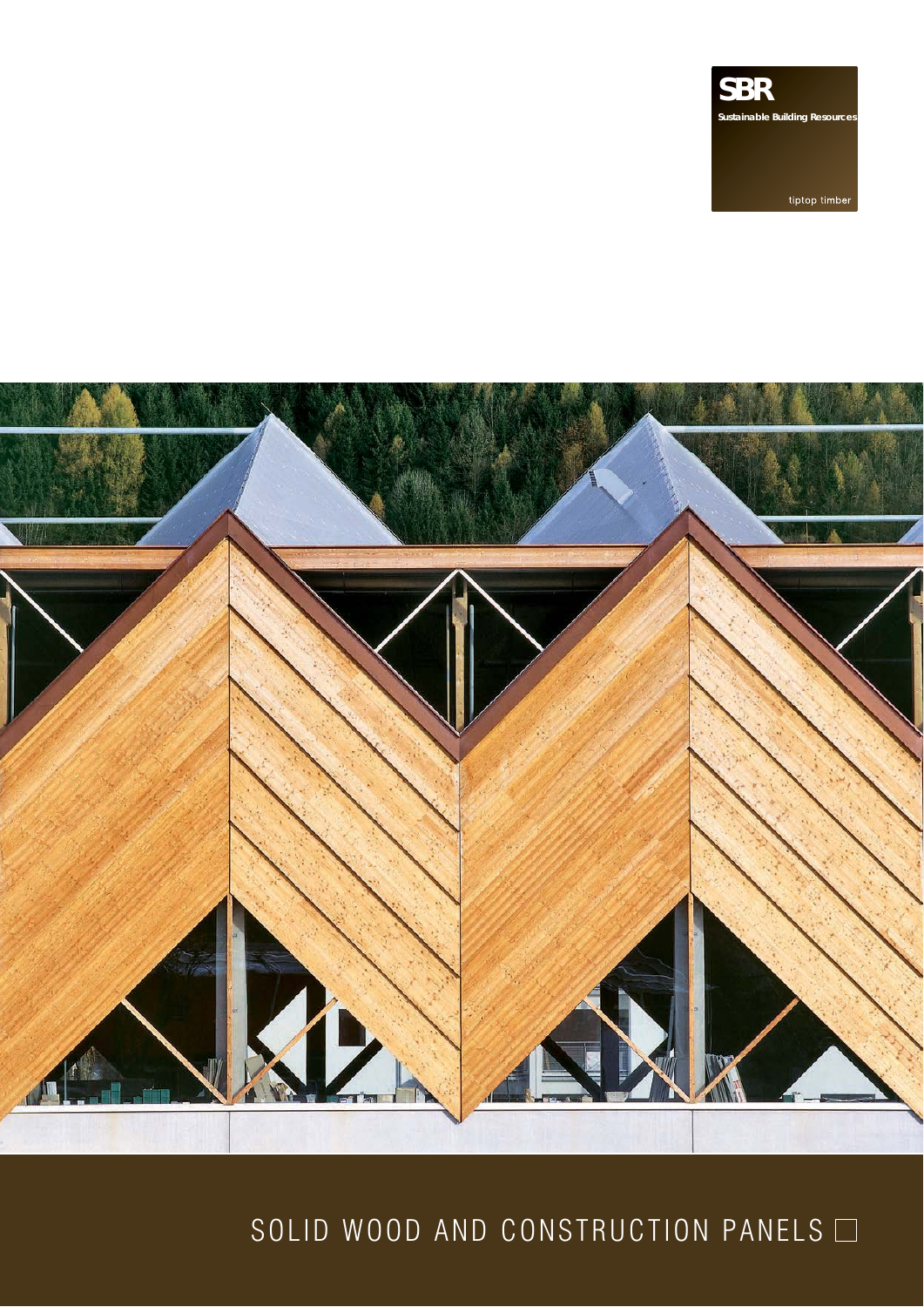

### **SINGLE PLY SOLID WOOD PANEL**

In interior fixtures and furniture manufacture the use of solid wood panels is increasing in importance as an alternative to other wood materials, particularly in the top end of the range. binderholz single ply solid wood panels have secured a place, as they have the best qualifications for high quality fixtures and do justice to all visual and technical standards. Carefully sorted lamella offer the guarantee of panels with a minimum of cracking and a beautiful, even wood pattern.

Environmentally friendly gluing allows the raw material to retain all of its good natural properties and also makes it more stable and durable.

| <b>Technical data</b>                         |                                               |
|-----------------------------------------------|-----------------------------------------------|
| <b>Wood species</b>                           | Spruce, Scots pine*, larch*, Swiss pine*      |
| Gluing                                        | DIN 68602 D4, ÖNORM B3021 type VF             |
| <b>CE</b> certification                       | EPH Dresden to EN 13986 SWP/2 L-1             |
| <b>Panel format</b>                           | 5,000 x 1,220 mm, 5,000 x 2,050 mm on request |
| <b>Panel thickness</b>                        | 14, 18, 22, 24, 27, 32, 40, 42, 50, 52, 56 mm |
| Lamella width                                 | Approx. 42 mm - 70 mm end-to-end              |
| Sorting quality                               | ÖNORM B3021, EN 13017-1                       |
| Quality<br>Interior finishing<br>Construction | A<br>B                                        |
| Surface                                       | Sanded on both sides K 80                     |
| <b>Moisture content</b>                       | 10% ex factory                                |

\* Thicknesses available on request

## **3/MULTIPLY SOLID WOOD PANEL**

SBR supplies the single, three and multiply solid wood panel for use in high quality interior fittings, furniture making and for use in structural wood construction work. It offers the best conditions for a successful and easy processing and complies with all visual and technical standards.

Mechanically visually sorted lamella offer the guarantee of panels with a minimum of cracking and a beautiful, even wood pattern.

The environmentally friendly three or multiply gluing, in combination with the thick top coats ensure that the raw wood material retains all of its good natural properties and also makes it more stable and durable.

| <b>Technical data</b>                                |                                                                |  |  |  |  |  |
|------------------------------------------------------|----------------------------------------------------------------|--|--|--|--|--|
| <b>Wood species</b>                                  | Spruce, Scots pine*, larch*, Swiss pine*, douglas*, White fir* |  |  |  |  |  |
| Gluing                                               | DIN 68705 part 2 AW100, ÖNORM B3022 type VF                    |  |  |  |  |  |
| <b>CE</b> certification                              | EPH Dresden to EN 13986 SWP/2 L3/L5                            |  |  |  |  |  |
| <b>Panel format</b>                                  | 5000 x 1250 mm, 5000 x 2050 mm, 6000 x 1250 mm                 |  |  |  |  |  |
| <b>Panel thickness</b><br>3 ply panel<br>5 ply panel | 12, 16, 19, 22, 27, 32, 40, 50, 60 mm<br>35, 42, 50, 52 mm     |  |  |  |  |  |
| Lamella width                                        | Approx. 120 mm                                                 |  |  |  |  |  |
| <b>Sorting quality</b>                               | EN 13017-1                                                     |  |  |  |  |  |
| <b>Surface</b>                                       | Sanded on both sides K 80                                      |  |  |  |  |  |
| <b>Moisture content</b>                              | 8% ex factory                                                  |  |  |  |  |  |

\* Thicknesses, formats and quality grades available on request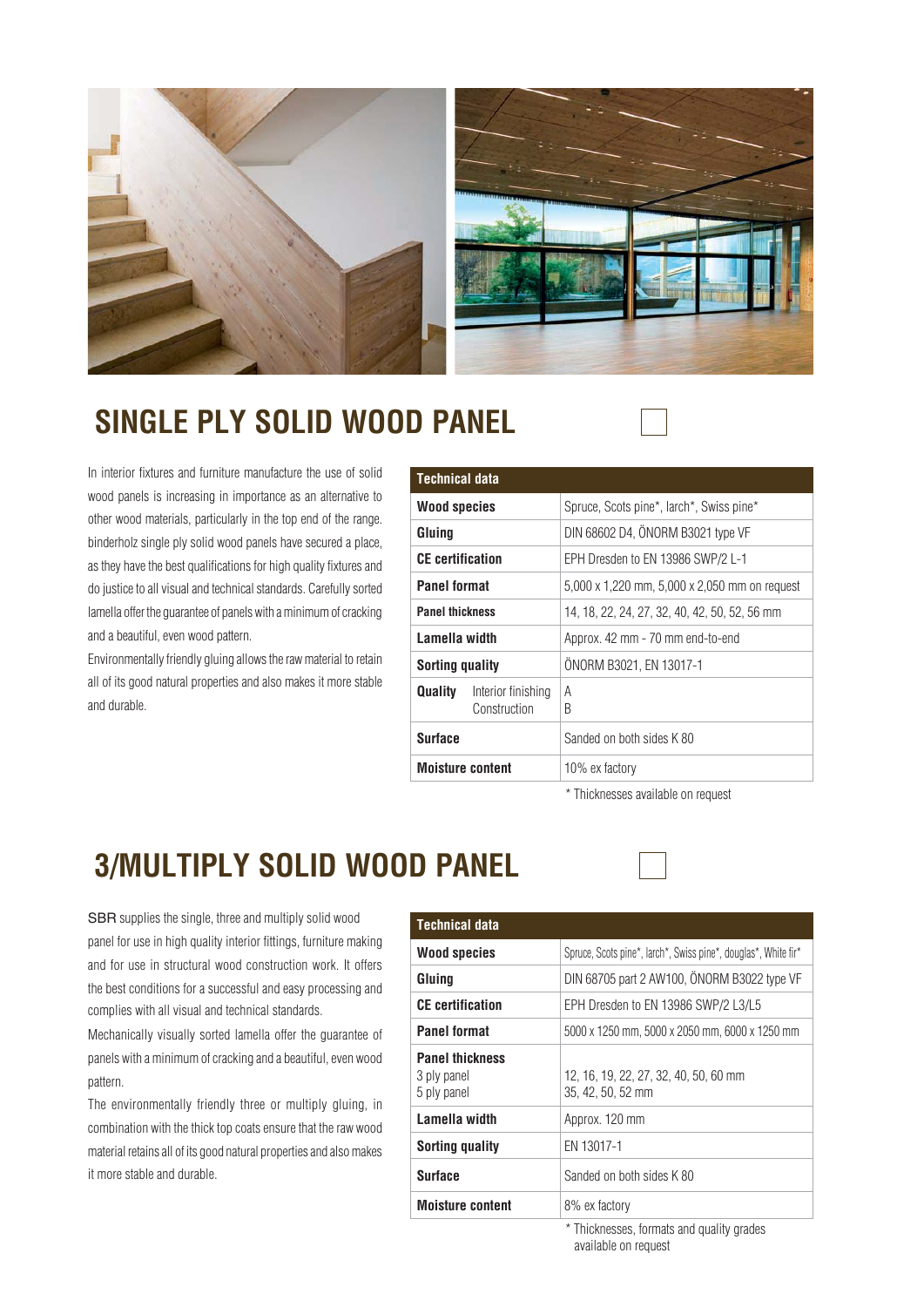

### **3/MULTIPLY CONSTRUCTION PANEL**

The sbr 3 or multiply construction panel was developed specially for planking large areas external and internal. Technical concept and gluing give the wood material excellent properties regarding to bending and weather resistance. Perfect thermal values and ideal processing options are the basis for an efficient and lasting application. Mechanically visually graded lamella guarantee panels with a minimum of cracking and a beautiful, even wood pattern.





| <b>Technical data</b>                                |                                                                                                                                                       |  |  |  |  |  |  |
|------------------------------------------------------|-------------------------------------------------------------------------------------------------------------------------------------------------------|--|--|--|--|--|--|
| <b>Wood species</b>                                  | Spruce, larch*, douglas*                                                                                                                              |  |  |  |  |  |  |
| Gluing                                               | DIN 68705 part 2 AW100, ÖNORM B3022 type VF                                                                                                           |  |  |  |  |  |  |
| <b>CE</b> certification                              | EPH Dresden to EN 13986 SWP/2 and SWP/3 L3/L5                                                                                                         |  |  |  |  |  |  |
| <b>Panel format</b>                                  | 5,000 x 2,050 mm (trimming possible), 5,000 x 1,250 mm                                                                                                |  |  |  |  |  |  |
| <b>Panel thickness</b><br>3 ply panel<br>5 ply panel | 12, 16, 19, 22, 27, 32, 40, 50, 60 mm<br>35, 42, 50, 52 mm                                                                                            |  |  |  |  |  |  |
| Lamella width                                        | Approx. 130 mm                                                                                                                                        |  |  |  |  |  |  |
| Sorting quality                                      | EN 13017-1                                                                                                                                            |  |  |  |  |  |  |
| <b>Surface</b>                                       | Sanded on both sides K 80<br>Quality B/C+ Repaired on both sides<br>Quality B/C<br>Repaired on one side<br>Quality C/C<br>Not repaired on either side |  |  |  |  |  |  |
| <b>Moisture content</b>                              | 8% ex factory                                                                                                                                         |  |  |  |  |  |  |

\* Thicknesses, formats and quality grades available on request